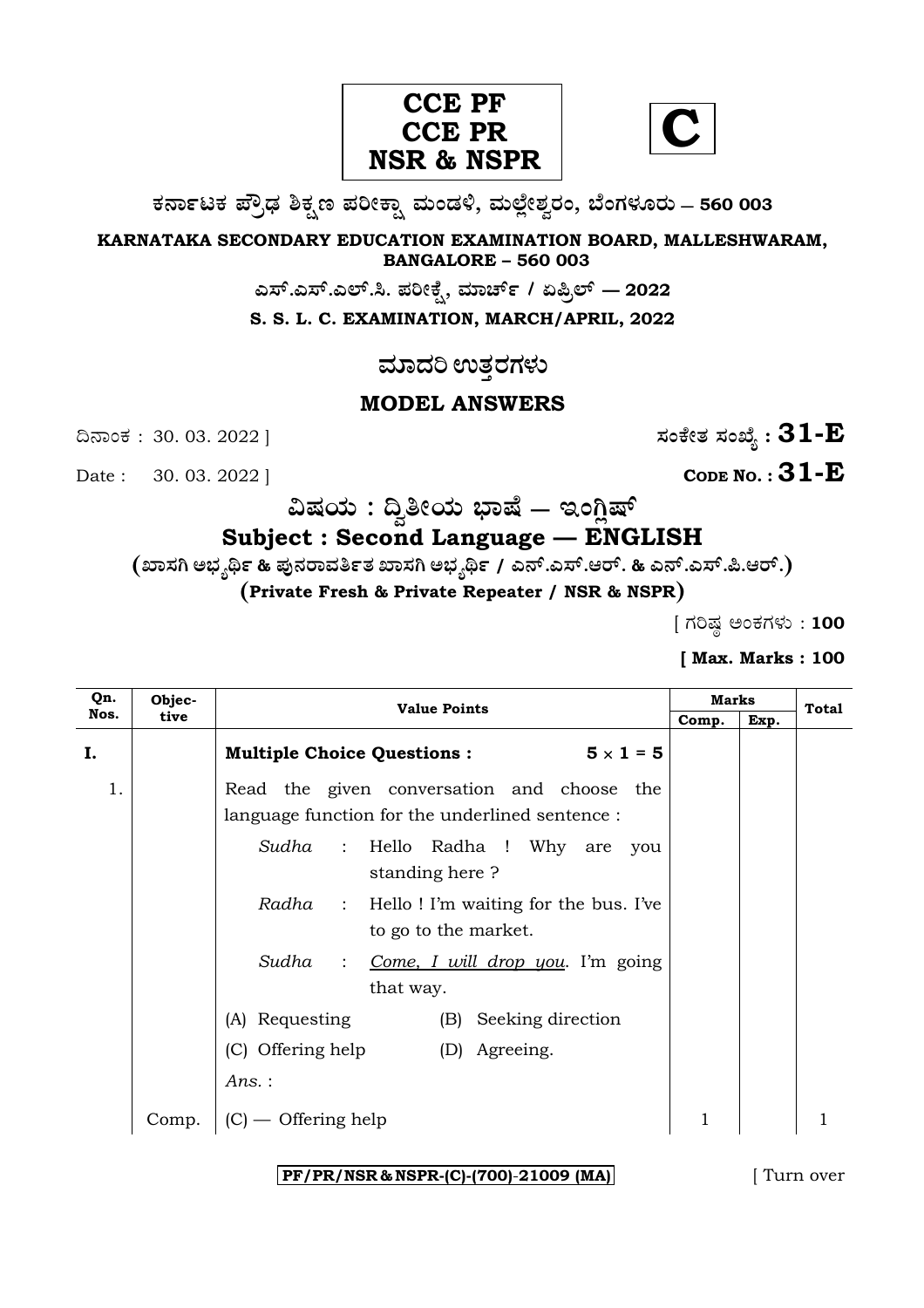| w |  |  |
|---|--|--|
|---|--|--|

**31-E** 2 **CCE PF & PR/NSR & NSPR**

| Qn.  | Objec- | <b>Value Points</b>                                                                                                                                                               | Marks        |      | Total |
|------|--------|-----------------------------------------------------------------------------------------------------------------------------------------------------------------------------------|--------------|------|-------|
| Nos. | tive   |                                                                                                                                                                                   | Comp.        | Exp. |       |
| 2.   |        | Choose the appropriate question tag and fill in the<br>blank:                                                                                                                     |              |      |       |
|      |        | Your friends are coming tonight, ?                                                                                                                                                |              |      |       |
|      |        | (A) are they<br>(B) don't they                                                                                                                                                    |              |      |       |
|      |        | $(C)$ do they<br>(D) aren't they.                                                                                                                                                 |              |      |       |
|      |        | $Ans.$ :                                                                                                                                                                          |              |      |       |
|      | Comp.  | $(D)$ — aren't they.                                                                                                                                                              | $\mathbf{1}$ |      | 1     |
| 3.   |        | Read the given conversation and fill in the blanks<br>choosing the most appropriate words :                                                                                       |              |      |       |
|      |        | Rajesh : Hey Sunil ! Did you watch the<br>cricket match yesterday ? We won<br>the match!                                                                                          |              |      |       |
|      |        | Sunil<br>No, I didn't ! If you had told me<br>$\sim$ 100 $\sim$<br>earlier, I  watched it.                                                                                        |              |      |       |
|      |        | (A) would have<br>(B) wouldn't have                                                                                                                                               |              |      |       |
|      |        | (C) will have<br>(D) shall have.                                                                                                                                                  |              |      |       |
|      |        | Ans.:                                                                                                                                                                             |              |      |       |
|      | Comp.  | $(A)$ — would have                                                                                                                                                                | $\mathbf{1}$ |      | 1     |
| 4.   |        | Read the following and choose the infinitive :                                                                                                                                    |              |      |       |
|      |        | The facility lacked personnel and equipment. The<br>on duty physician was not able to do more than give<br>basic first aid. He advised that she be moved to a<br>nearby hospital. |              |      |       |
|      |        | (A) was<br>to do<br>(B)                                                                                                                                                           |              |      |       |
|      |        | (C) advised<br>lacked.<br>(D)                                                                                                                                                     |              |      |       |
|      |        | $Ans.$ :                                                                                                                                                                          |              |      |       |
|      | Comp.  | $(B)$ — to do                                                                                                                                                                     | $\mathbf{1}$ |      | 1     |
| 5.   |        | Choose the appropriate prefix to fill in the blank :                                                                                                                              |              |      |       |
|      |        | Nothing is  possible in this world.                                                                                                                                               |              |      |       |
|      |        | $(A)$ in<br>(B)<br>im                                                                                                                                                             |              |      |       |
|      |        | dis.<br>$(C)$ un<br>(D)                                                                                                                                                           |              |      |       |
|      |        | $Ans.$ :                                                                                                                                                                          |              |      |       |
|      | Rem.   | $(B) -$<br>– im                                                                                                                                                                   | $\mathbf 1$  |      |       |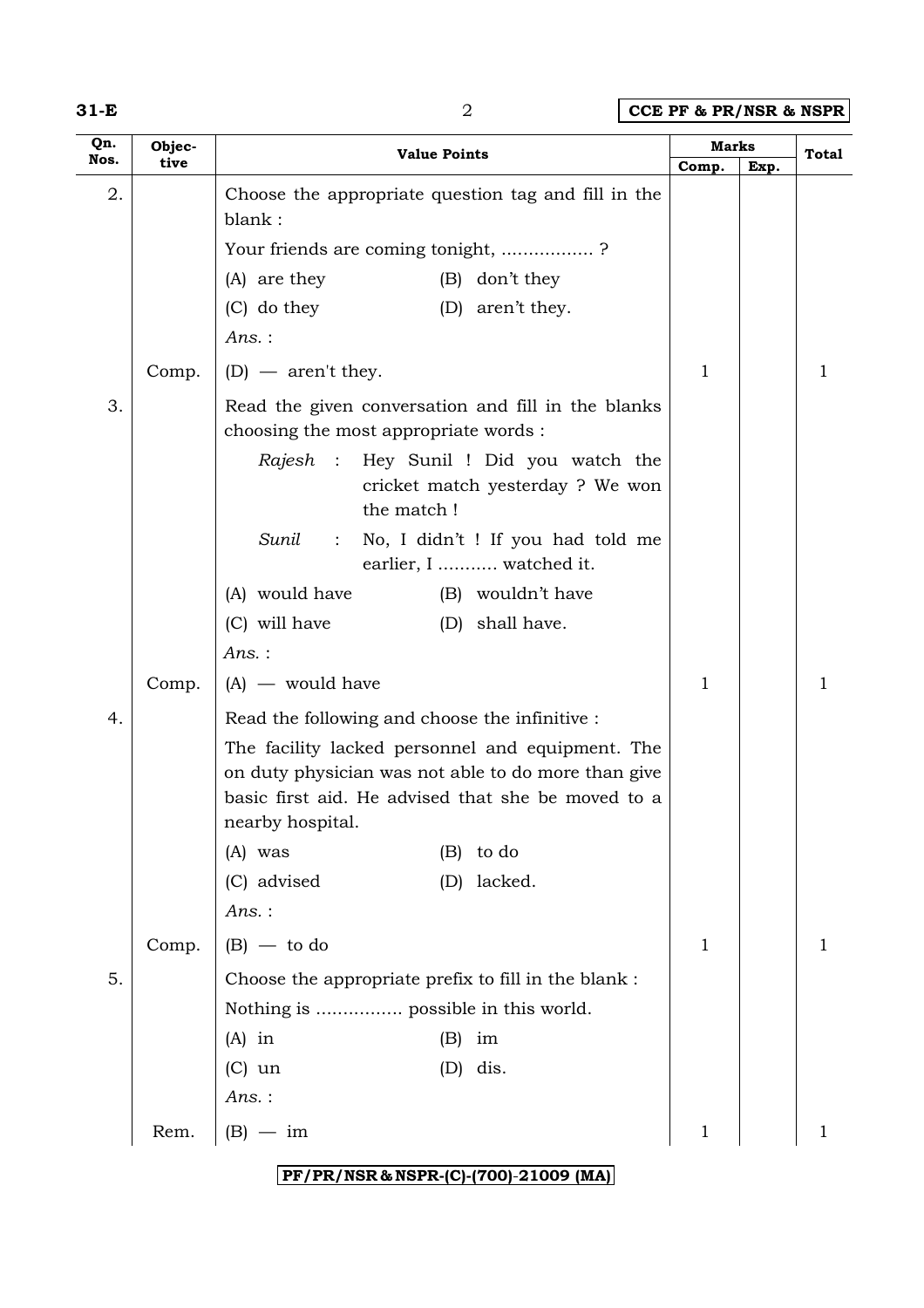### **CCE PF & PR/NSR & NSPR** 3 31-E

| Qn.  | Objec- | <b>Value Points</b>                                      | <b>Marks</b> |      | <b>Total</b> |
|------|--------|----------------------------------------------------------|--------------|------|--------------|
| Nos. | tive   |                                                          | Comp.        | Exp. |              |
| II.  |        | Do as directed :<br>$14 \times 1 = 14$                   |              |      |              |
| 6.   |        | Which one of the following words has one syllable ?      |              |      |              |
|      |        | transform, free, unity, problem.                         |              |      |              |
|      |        | $Ans.$ :                                                 |              |      |              |
|      | Rem.   | free                                                     | 1            |      | L            |
| 7.   |        | Combine the word in <b>Column-A</b> with its collocative |              |      |              |
|      |        | word in Column-B:                                        |              |      |              |
|      |        | A<br>$\mathbf{B}'$                                       |              |      |              |
|      |        | credit<br>[insurance, order, card, coin]                 |              |      |              |
|      |        | $Ans.$ :                                                 |              |      |              |
|      | Rem.   | credit card                                              | 1            |      | ı            |
| 8.   |        | Fill in the blank using the correct article :            |              |      |              |
|      |        | We reached the city after  sunset.                       |              |      |              |
|      |        | $Ans.$ :                                                 |              |      |              |
|      | Rem.   | the                                                      | 1            |      | 1            |
| 9.   |        | Fill in the blank using suitable linker:                 |              |      |              |
|      |        |                                                          |              |      |              |
|      |        | $Ans.$ :                                                 |              |      |              |
|      | Comp.  | and                                                      | 1            |      |              |
| 10.  |        | Fill in the blank with appropriate preposition :         |              |      |              |
|      |        | The girl looked  her friend in disbelief.                |              |      |              |
|      |        | Ans.:                                                    |              |      |              |
|      | Comp.  | at                                                       | 1            |      | 1            |
| 11.  |        | Give one word answer for the following :                 |              |      |              |
|      |        | A piece of land in which fruit trees are grown.          |              |      |              |
|      |        | $Ans.$ :                                                 |              |      |              |
|      | Rem.   | orchard                                                  | 1            |      | 1            |
| 12.  |        | Fill in the blank with opposite of the underlined        |              |      |              |
|      |        | word:                                                    |              |      |              |
|      |        | The weather is <u>hot</u> in summer and  in winter.      |              |      |              |
|      |        | Ans.:                                                    |              |      |              |
|      | Rem.   | cold                                                     | 1            |      | 1            |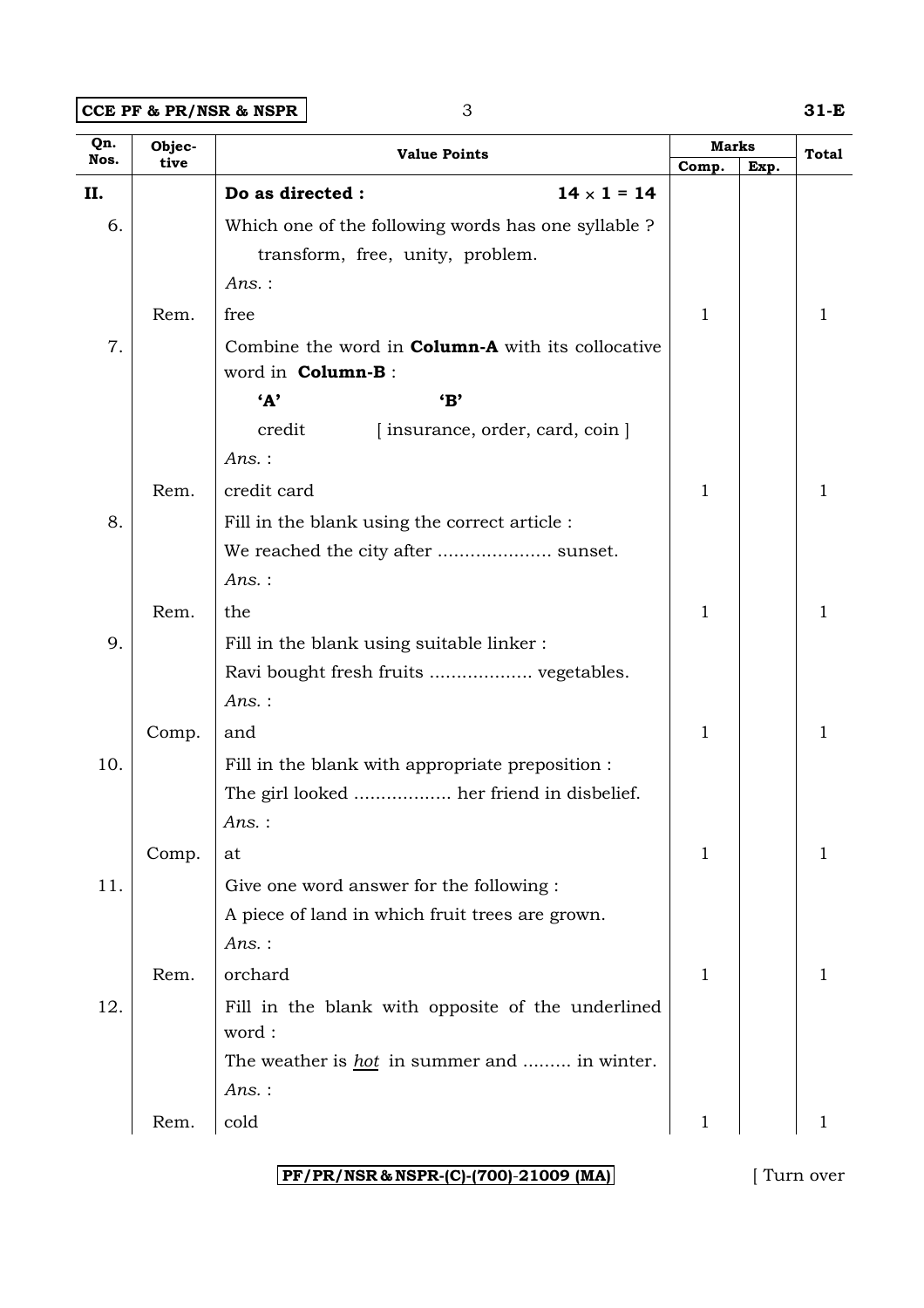| w<br>۰. |  |  |
|---------|--|--|
|---------|--|--|

**31-E** 4 **CCE PF & PR/NSR & NSPR**

| Qn.  | Objec- | <b>Value Points</b>                                  | <b>Marks</b> |              | <b>Total</b> |
|------|--------|------------------------------------------------------|--------------|--------------|--------------|
| Nos. | tive   |                                                      | Comp.        | Exp.         |              |
| 13.  |        | Fill in the blank with appropriate tense form of the |              |              |              |
|      |        | verb given in brackets :                             |              |              |              |
|      |        |                                                      |              |              |              |
|      |        | Ans.:                                                |              |              |              |
|      | Comp.  | goes                                                 | $\mathbf{1}$ |              | 1            |
| 14.  |        | Identify the part of speech of the underlined word:  |              |              |              |
|      |        | The temples at Hampi are <i>magnificent</i> .        |              |              |              |
|      |        | $Ans.$ :                                             |              |              |              |
|      | Rem.   | adjective                                            | 1            |              |              |
| 15.  |        | Write the correct form of the word given in          |              |              |              |
|      |        | brackets:                                            |              |              |              |
|      |        |                                                      |              |              |              |
|      |        | their efforts to find a cure for the disease.        |              |              |              |
|      |        | Ans.:                                                |              |              |              |
|      | Comp.  | successful                                           |              | 1            |              |
| 16.  |        | Use the word 'search' as verb in a sentence.         |              |              |              |
|      |        | $Ans.$ :                                             |              |              |              |
|      | Exp.   | meaningful sentence                                  |              | $\mathbf 1$  | T            |
| 17.  |        | Change into superlative degree :                     |              |              |              |
|      |        | Ooty is cooler than any other hill station in India. |              |              |              |
|      |        | $Ans.$ :                                             |              |              |              |
|      | Exp.   | Ooty is the coolest hill station in India.           |              | $\mathbf{1}$ |              |
| 18.  |        | Change into passive voice :                          |              |              |              |
|      |        | The chief guest distributed the notebooks.           |              |              |              |
|      |        | $Ans.$ :                                             |              |              |              |
|      | Exp.   | The notebooks were distributed by the chief guest.   |              | 1            |              |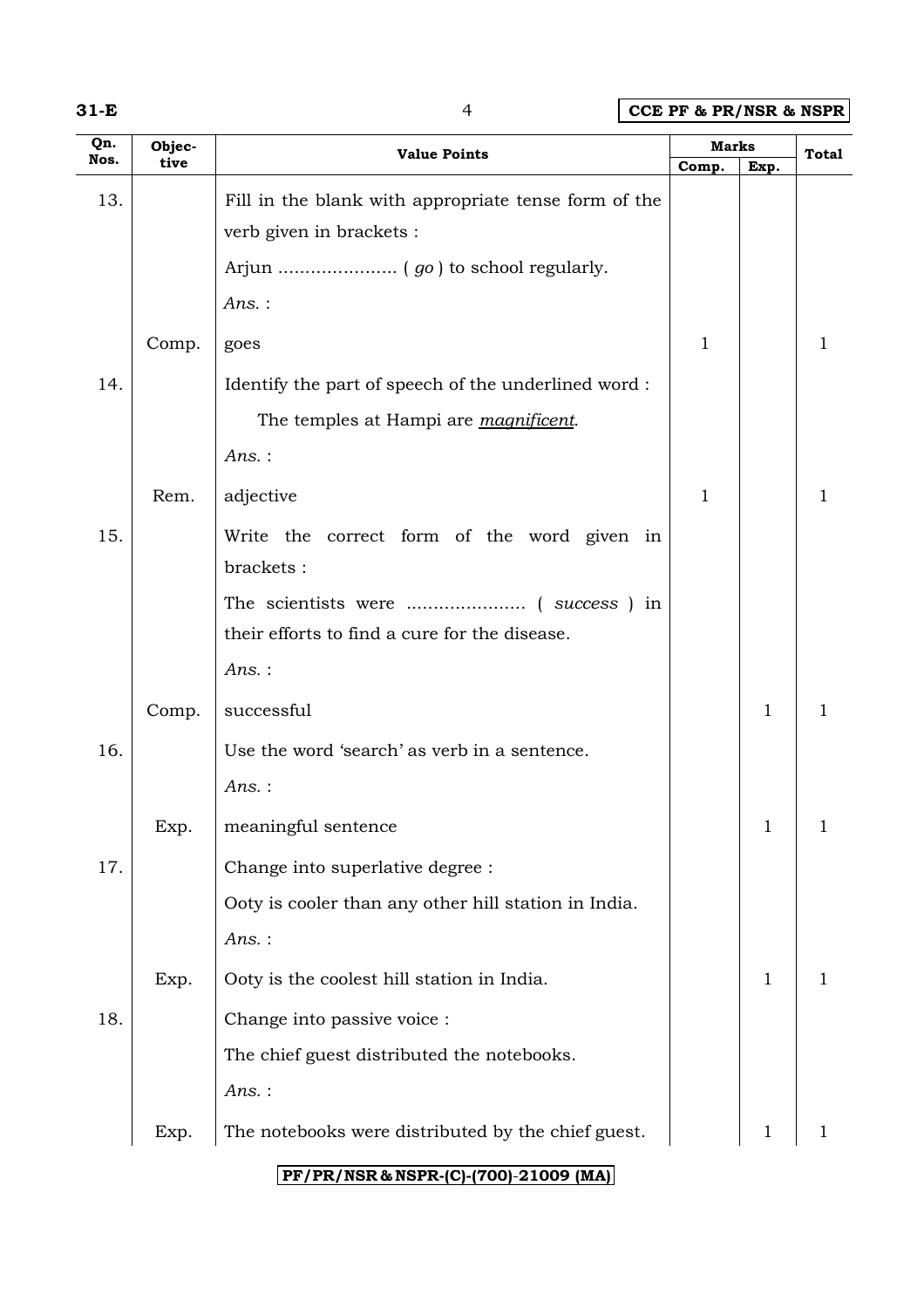**CCE PF & PR/NSR & NSPR** 5 31-E

| Qn.  | Objec- | Marks<br><b>Value Points</b>                                              |              | Total       |                |
|------|--------|---------------------------------------------------------------------------|--------------|-------------|----------------|
| Nos. | tive   |                                                                           | Comp.        | Exp.        |                |
| 19.  |        | Read the following conversation and change the                            |              |             |                |
|      |        | underlined sentence into reported speech :                                |              |             |                |
|      |        | <i>Raghav</i> : Hello Raj ! When are you going to                         |              |             |                |
|      |        | Delhi?                                                                    |              |             |                |
|      |        | Hey Raghav ! <i>I am going to Delhi</i><br>Raj<br>$\mathbb{Z}^{\times}$ . |              |             |                |
|      |        | tomorrow.                                                                 |              |             |                |
|      |        |                                                                           |              |             |                |
|      |        | $Ans.$ :                                                                  |              |             |                |
|      | Exp.   | that he was going to Delhi the next day.                                  |              | 1           | 1              |
| III. |        | The following paragraph has two errors. Edit the                          |              |             |                |
|      |        | paragraph and rewrite it in the answer book :                             |              |             |                |
|      |        | $2 \times 1 = 2$                                                          |              |             |                |
| 20.  |        | Narendra understand that Sri Ramakrishna was a                            |              |             |                |
|      |        | great soul. He observed him from close quarters                           |              |             |                |
|      |        | and gradual came to accept Sri Ramakrishna as his                         |              |             |                |
|      |        | teacher.                                                                  |              |             |                |
|      |        | Verbal mistake to be corrected.<br>a)                                     |              |             |                |
|      |        | Adverbial mistake to be corrected.<br>b)                                  |              |             |                |
|      |        | Ans. :                                                                    |              |             |                |
|      | Exp.   | understood<br>a)                                                          | $\mathbf{1}$ |             |                |
|      |        | $\mathbf{b}$<br>gradually                                                 | $\mathbf{1}$ |             | $\overline{2}$ |
| IV.  |        | Combine the sentences using too  to and so                                |              |             |                |
|      |        | $1 \times 2 = 2$<br>that $\dots$ not:                                     |              |             |                |
| 21.  |        | She is old. She cannot walk that far.                                     |              |             |                |
|      |        | Ans.:                                                                     |              |             |                |
|      | Exp.   | She is too old to walk that far.                                          |              |             |                |
|      |        | She is so old that she cannot walk that far.                              | $\mathbf{1}$ | $\mathbf 1$ | $\overline{2}$ |
|      |        |                                                                           |              |             |                |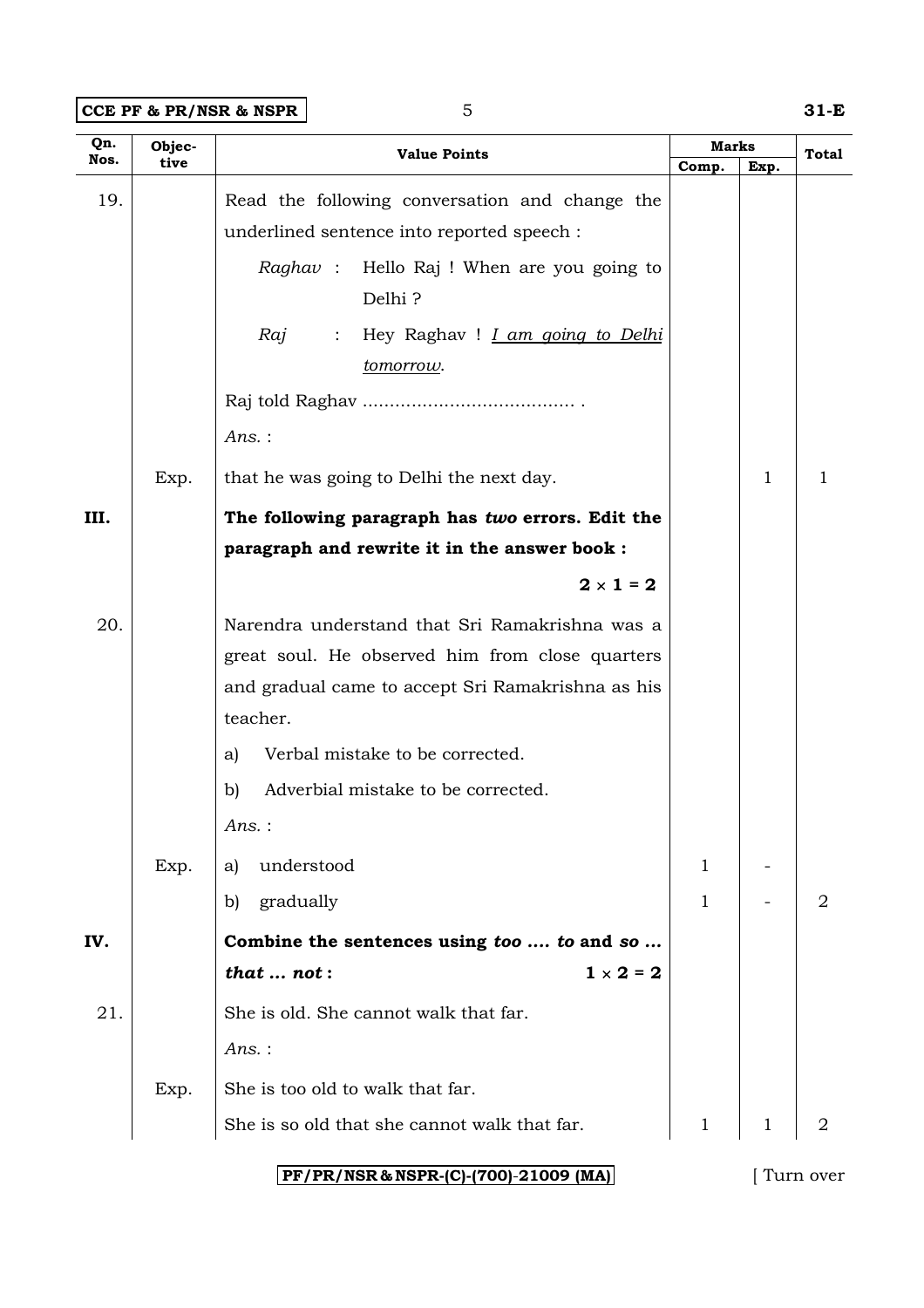| w |  |
|---|--|
|---|--|

**31-E** 6 **CCE PF & PR/NSR & NSPR**

| Qn.<br>Nos. | Objec- | <b>Value Points</b>                                                                             | Marks          |               | Total          |
|-------------|--------|-------------------------------------------------------------------------------------------------|----------------|---------------|----------------|
|             | tive   |                                                                                                 | Comp.          | Exp.          |                |
| V.          |        | Rearrange the<br>following<br>words<br>to<br>make<br>$2 \times 1 = 2$<br>meaningful sentences : |                |               |                |
|             |        |                                                                                                 |                |               |                |
| 22.         |        | requested / he / his / to / friend / help / him<br>a)                                           |                |               |                |
|             |        | young man / he / with / a / many / was /<br>b)<br>talents                                       |                |               |                |
|             |        | $Ans.$ :                                                                                        |                |               |                |
|             | Exp.   | He requested his friend to help him.<br>a)                                                      | 1              |               |                |
|             |        | He was a young man with many talents.<br>b)                                                     | 1              |               | 2              |
| VI.         |        | Answer the following questions in<br>$\boldsymbol{2}$<br>- 3                                    |                |               |                |
|             |        | $9 \times 2 = 18$<br>sentences each :                                                           |                |               |                |
| 23.         |        | Why did Nehru choose Dr. Ambedkar as the law<br>minister?                                       |                |               |                |
|             |        | $Ans.$ :                                                                                        |                |               |                |
|             | Comp.  | recognition of Ambedkar's skills $-$ in the field of                                            |                |               |                |
|             |        | $law - legislation - tribute - his vision of social$                                            |                |               |                |
|             |        | justice.                                                                                        | $1\frac{1}{2}$ | $\frac{1}{2}$ | $\overline{2}$ |
| 24.         |        | Ambedkar had a great thirst for books when he was<br>a student. Explain.                        |                |               |                |
|             |        | Ans.:                                                                                           |                |               |                |
|             | Comp.  | Ambedkar — voracious reader — bought books —                                                    |                |               |                |
|             |        | curtailing daily needs $-$ in New York $-$ purchased                                            |                |               |                |
|             |        | $-2000$ old books $-$ London $-$ books $-$ to India $-$                                         | $1\frac{1}{2}$ | $\frac{1}{2}$ |                |
|             |        | in 32 boxes.                                                                                    |                |               | 2              |
| 25.         |        | Do you think the response of the artist in the                                                  |                |               |                |
|             |        | concert was unusual? Why?<br>Ans.:                                                              |                |               |                |
|             |        |                                                                                                 |                |               |                |
|             | Exp.   | Artists' response — unusual — world famous<br>musicians - busy schedules - still agreed -       |                |               |                |
|             |        | played for Anant.                                                                               | $1\frac{1}{2}$ |               | 2              |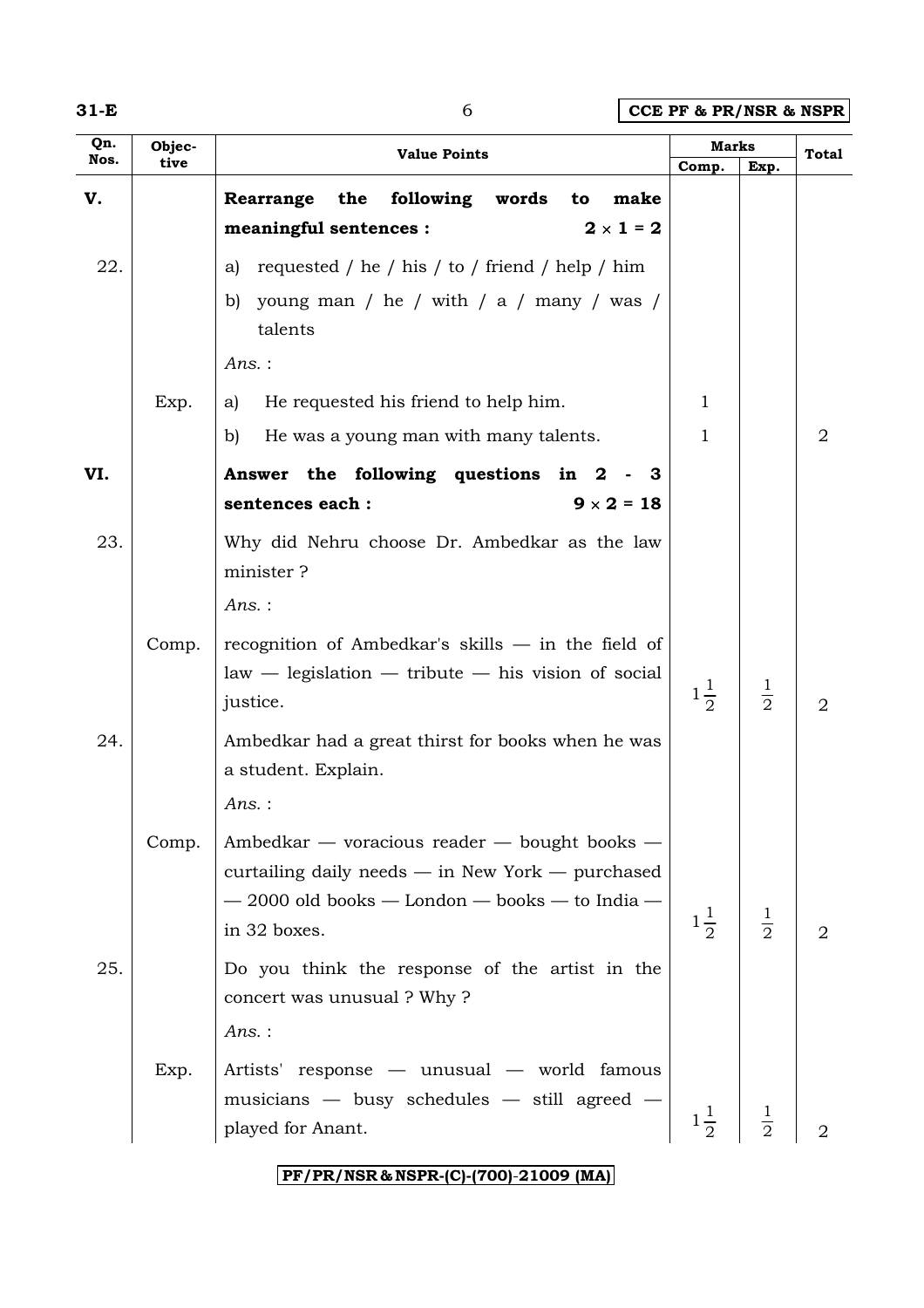**CCE PF & PR/NSR & NSPR** 7 **31-E**

| Qn.  | Objec- | <b>Marks</b><br><b>Value Points</b>                                                                                                                                                                                                                                                                                                                    |                | <b>Total</b>  |           |
|------|--------|--------------------------------------------------------------------------------------------------------------------------------------------------------------------------------------------------------------------------------------------------------------------------------------------------------------------------------------------------------|----------------|---------------|-----------|
| Nos. | tive   |                                                                                                                                                                                                                                                                                                                                                        | Comp.          | Exp.          |           |
| 26.  |        | How did Smita execute her daring thought?<br>Ans.:                                                                                                                                                                                                                                                                                                     |                |               |           |
| 27.  | Exp.   | After the concert — wriggled her way — towards<br>stage $-$ knees felt weak, tongue $\text{dry}$ $-$ hands folded<br>$-$ poured out $-$ story of brother $-$ sick at home $-$<br>longed to hear — requested to play for bother.<br>How can you say that a report about a boy in the<br>newspaper was an unexpected event in Swami's<br>life ?<br>Ans.: | $1\frac{1}{2}$ | $\frac{1}{2}$ | 2         |
| 28.  |        | Report $-$ brave boy $-$ faced the tiger $-$ Swami<br>$doubts - how a boy - face tiger - must be grown$<br>$-up$ - father - dares Swami - prove courage -<br>sleep alone $-$ office room $-$ unexpected event $-$<br>challenge.<br>Write about the physical appearance of the Jazz<br>player.<br>Ans.:                                                 | $1\frac{1}{2}$ | $\frac{1}{2}$ | 2         |
| 29.  |        | Jazz player $-$ wrinkled old face $-$ wearies of living<br>- head down - eyes closed - sagging stomach -<br>frayed collar — faded blue old shirt — worn jacket<br>$-$ rundown shoes $-$ paper in them.<br>Which activities of man makes the land happy?<br>Ans.:                                                                                       | $1\frac{1}{2}$ | $\frac{1}{2}$ | 2         |
|      | Comp.  | Man plants life $-$ grows fruit $-$ grass $-$ trees $-$<br>children dance $-$ someone sings $-$ makes land<br>happy.<br>PF/PR/NSR & NSPR-(C)-(700)-21009 (MA)                                                                                                                                                                                          | $1\frac{1}{2}$ |               | Turn over |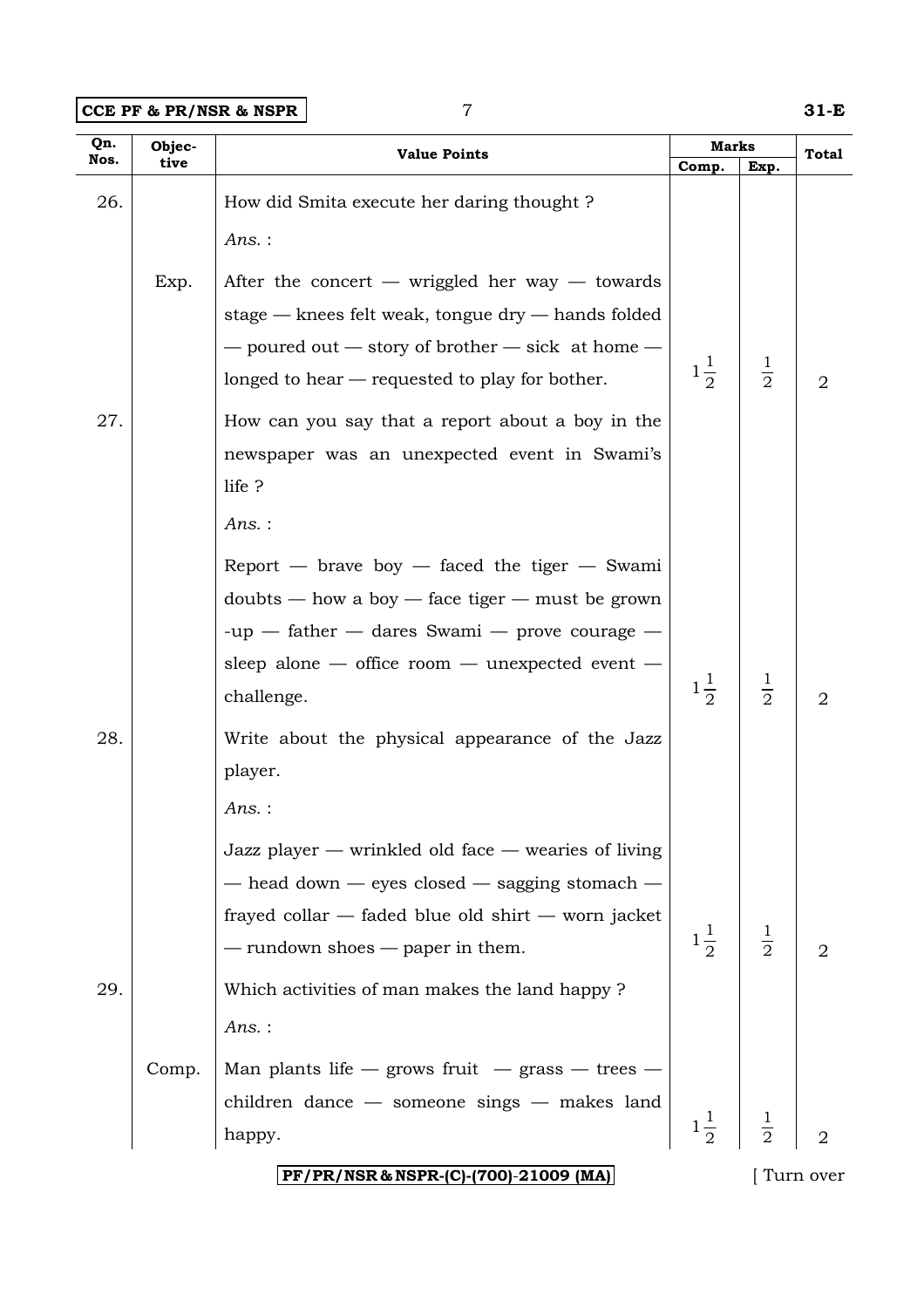| w<br>۰. |  |  |
|---------|--|--|
|---------|--|--|

**31-E** 8 **CCE PF & PR/NSR & NSPR**

| Qn.  | Objec- | <b>Value Points</b>                                                                                                                                                                                                 |                | <b>Marks</b>  |                |  |
|------|--------|---------------------------------------------------------------------------------------------------------------------------------------------------------------------------------------------------------------------|----------------|---------------|----------------|--|
| Nos. | tive   |                                                                                                                                                                                                                     | Comp.          | Exp.          | Total          |  |
| 30.  |        | What do you think is the writer of Narayanapur                                                                                                                                                                      |                |               |                |  |
|      |        | incident' trying to impress upon the readers?                                                                                                                                                                       |                |               |                |  |
|      |        | <b>OR</b>                                                                                                                                                                                                           |                |               |                |  |
|      |        | How can you say that the students' march was<br>unusual ?                                                                                                                                                           |                |               |                |  |
|      |        | $Ans.$ :                                                                                                                                                                                                            |                |               |                |  |
|      | Exp.   | Small town $-$ students marching $-$ everyone $-$<br>contribute to freedom struggle $-$ in their own way<br>$-$ patriotic $-$ join $-$ Quit India.                                                                  |                |               |                |  |
|      |        | <b>OR</b>                                                                                                                                                                                                           |                |               |                |  |
|      |        | Students — walked — complete silence — no<br>slogans $-$ no shouts $-$ just shuffle of feet $-$ drip of<br>$rain$ — low murmur — crowd — peaceful march —<br>no chance $-$ police to arrest $-$ no violence.        | $1\frac{1}{2}$ | $\frac{1}{2}$ | $\overline{2}$ |  |
| 31.  |        | What kind of difficulties Dicky Dolma had to face as<br>a young girl?                                                                                                                                               |                |               |                |  |
|      |        | <b>OR</b>                                                                                                                                                                                                           |                |               |                |  |
|      |        | How did Haneef and his brothers learn to be<br>independent at a young age ?<br>Ans.:                                                                                                                                |                |               |                |  |
|      | Comp.  | Only $11$ - lost mother - lost elder brother -<br>father bed-ridden - financial difficulties - still<br>determined.                                                                                                 |                |               |                |  |
|      |        | <b>OR</b>                                                                                                                                                                                                           |                |               |                |  |
|      |        | Haneef $-$ lost father $-$ when eight years old $-$<br>mother — touring job — a vocal artist — children —<br>responsible $-$ getting up $-$ getting ready for school<br>- learnt one's duty - most important thing. | $1\frac{1}{2}$ |               | 2              |  |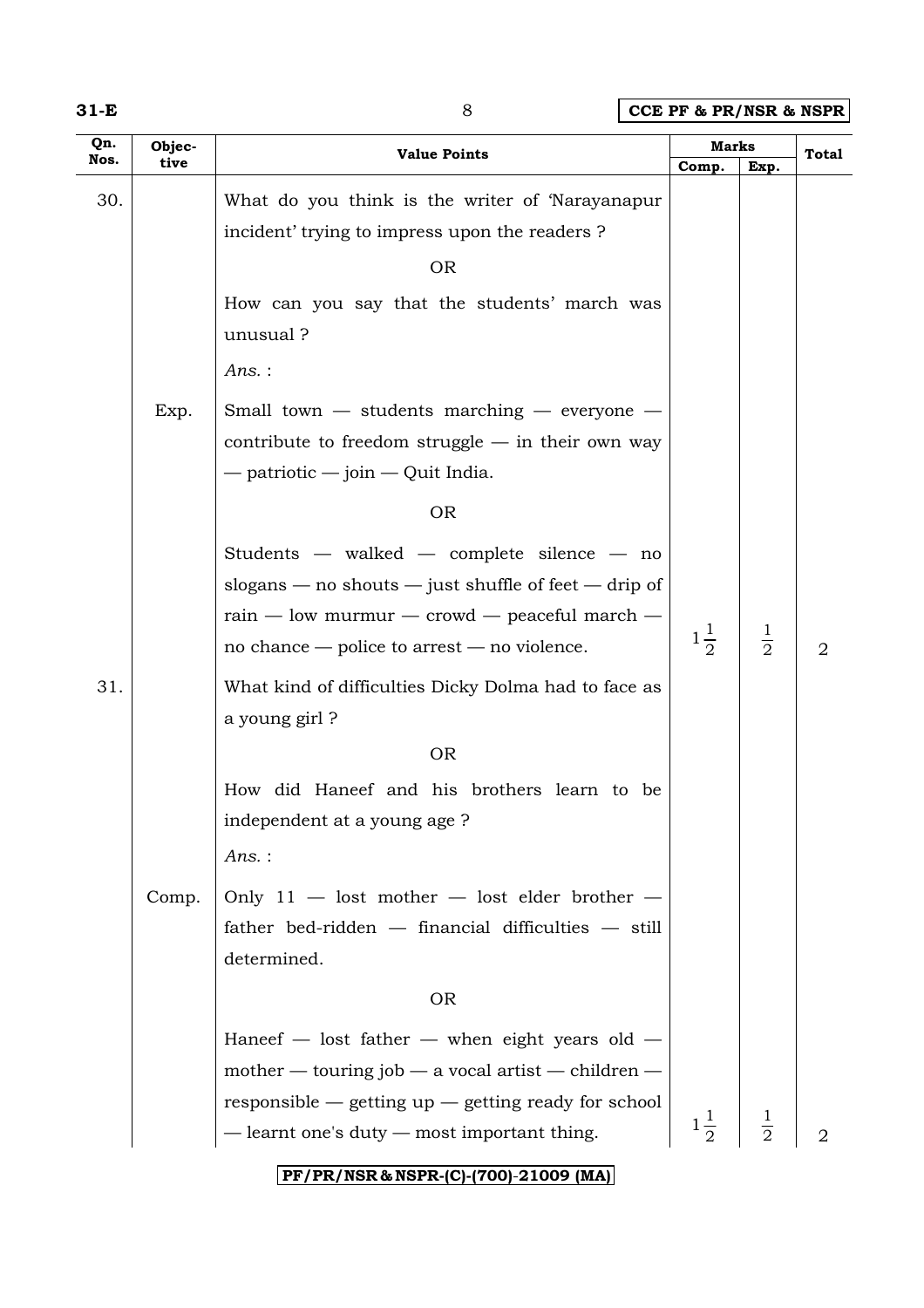**CCE PF & PR/NSR & NSPR** 9 **31-E** 

| Qn.<br>Objec-<br><b>Value Points</b> |               | <b>Marks</b>                                                                                                                                                                                                                                                                                                                                                                                                                                                                                                                                                                                                                                                                                                                                                                                                    |       | Total |                |
|--------------------------------------|---------------|-----------------------------------------------------------------------------------------------------------------------------------------------------------------------------------------------------------------------------------------------------------------------------------------------------------------------------------------------------------------------------------------------------------------------------------------------------------------------------------------------------------------------------------------------------------------------------------------------------------------------------------------------------------------------------------------------------------------------------------------------------------------------------------------------------------------|-------|-------|----------------|
| Nos.                                 | tive          |                                                                                                                                                                                                                                                                                                                                                                                                                                                                                                                                                                                                                                                                                                                                                                                                                 | Comp. | Exp.  |                |
| VII.                                 |               | Answer the following questions in 5 -<br>- 6<br>$3 \times 3 = 9$<br>sentences each :                                                                                                                                                                                                                                                                                                                                                                                                                                                                                                                                                                                                                                                                                                                            |       |       |                |
| 32.                                  |               | Describe Swami's dreadful experience when he was<br>lying under the bench.<br>Ans.:                                                                                                                                                                                                                                                                                                                                                                                                                                                                                                                                                                                                                                                                                                                             |       |       |                |
| 33.                                  | Exp.<br>Comp. | Swami — under the bench — safer — fell asleep —<br>racked with nightmares $-$ a tiger $-$ chasing $-$<br>desperate to escape $-$ nightmare continued $-$<br>opened eyes — to feel granny's presence — touched<br>wooden leg of the bench $-$ lonely state $-$ rustling<br>- something moving - gazed in horror - crawled<br>out — hugged it — used teeth — mortal weapon.<br>How did Satish lose his hearing ability?<br><b>OR</b><br>How did Satish's father encourage him to become<br>an artist?<br>$Ans.$ :<br>Satish — on vacation — Kashmir — father and<br>$b$ rother $-$ went hiking $-$ crossing a rickety bridge<br>$-$ swirling water $-$ slipped $-$ fell into the rapids $-$<br>legs in a plaster cast $-$ bruised $-$ several<br>$\alpha$ operations $-$ bouts of fever $-$ infections of the ear | 2     | 1     | 3              |
|                                      |               | - lost hearing ability.<br><b>OR</b>                                                                                                                                                                                                                                                                                                                                                                                                                                                                                                                                                                                                                                                                                                                                                                            |       |       |                |
|                                      |               | Father $-$ understood $-$ Satish $-$ interest $-$<br>$\text{painting}$ - got paints - brushes - all shapes -<br>sizes — rolls of drawing sheets — promised — find<br>out — best school of arts — make life — in chosen                                                                                                                                                                                                                                                                                                                                                                                                                                                                                                                                                                                          |       |       |                |
|                                      |               | $field$ $-$ Satish hugged father $-$ heart full of love.<br>PF/PR/NSR & NSPR-(C)-(700)-21009 (MA)                                                                                                                                                                                                                                                                                                                                                                                                                                                                                                                                                                                                                                                                                                               | 2     | 1     | З<br>Turn over |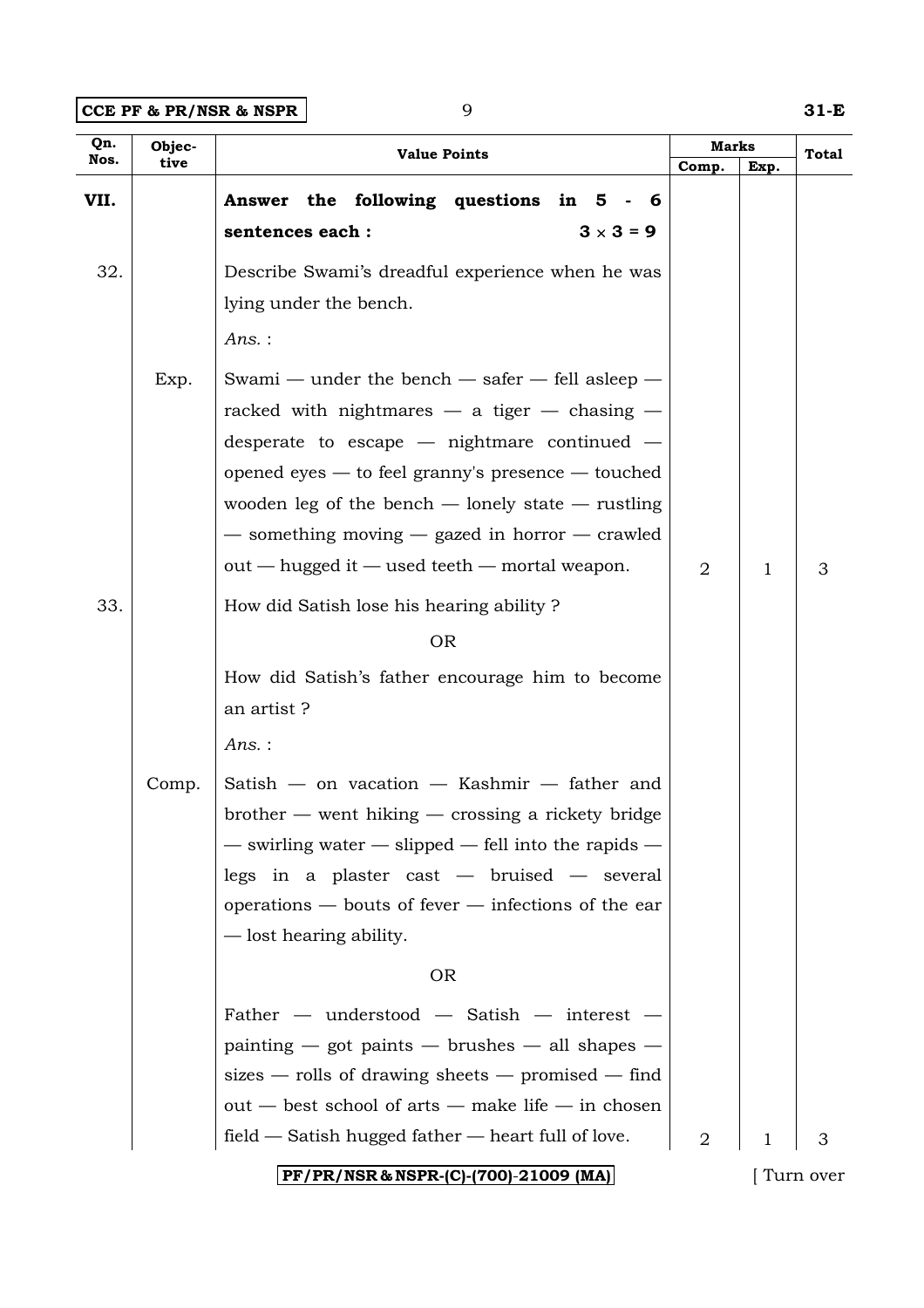| w |  |  |
|---|--|--|
|---|--|--|

**10 CCE PF & PR/NSR & NSPR** 

| Qn.   | Objec- | <b>Value Points</b>                                    |       | Marks        |       |
|-------|--------|--------------------------------------------------------|-------|--------------|-------|
| Nos.  | tive   |                                                        | Comp. | Exp.         | Total |
| 34.   |        | How does the poet describe the progress achieved in    |       |              |       |
|       |        | our country in the poem 'The Song of India'?           |       |              |       |
|       |        | $Ans.$ :                                               |       |              |       |
|       | Exp.   | Poet — wants to highlight — progress — dam and         |       |              |       |
|       |        | $lake$ - steel mills - ship building yard - men        |       |              |       |
|       |        | working $-$ to technologise $-$ to put the country $-$ |       |              |       |
|       |        | atomic age.                                            | 2     | $\mathbf{1}$ | 3     |
| VIII. |        | Read the following extracts and answer the             |       |              |       |
|       |        | questions that follow :<br>$5 \times 3 = 15$           |       |              |       |
| 35.   |        | "Behenji, aap theek hai ?" he asked [Sister, are you   |       |              |       |
|       |        | $okay ?$ .                                             |       |              |       |
|       |        | Who is the speaker?<br>a)                              |       |              |       |
|       |        | Who is addressed as 'Behenji' here?<br>b)              |       |              |       |
|       |        | Why did the speaker ask this question?<br>$\mathbf{C}$ |       |              |       |
|       |        | Ans.:                                                  |       |              |       |
|       | Comp.  | Baleshwar Mishra<br>a)                                 | 1     |              |       |
|       |        | Roma Talreja<br>b)                                     | 1     |              |       |
|       |        | Roma had fallen by the side of the tracks,<br>C)       |       |              |       |
|       |        | unconscious.                                           | 1     |              | 3     |
| 36.   |        | "One day they came back to the office to complain."    |       |              |       |
|       |        | Who does 'they' refer to ?<br>a)                       |       |              |       |
|       |        | Who did they complain about ?<br>$\mathbf{b}$          |       |              |       |
|       |        | What was the complaint?<br>$\mathbf{C}$                |       |              |       |
|       |        | Ans. :                                                 |       |              |       |
|       | Comp.  | Americans<br>a)                                        | 1     |              |       |
|       |        | Children of Rio en Medio<br>$\mathbf{b}$               | 1     |              |       |
|       |        | The children were overrunning their property<br>C)     | 1     |              | 3     |
|       |        | PF/PR/NSR & NSPR-(C)-(700)-21009 (MA)                  |       |              |       |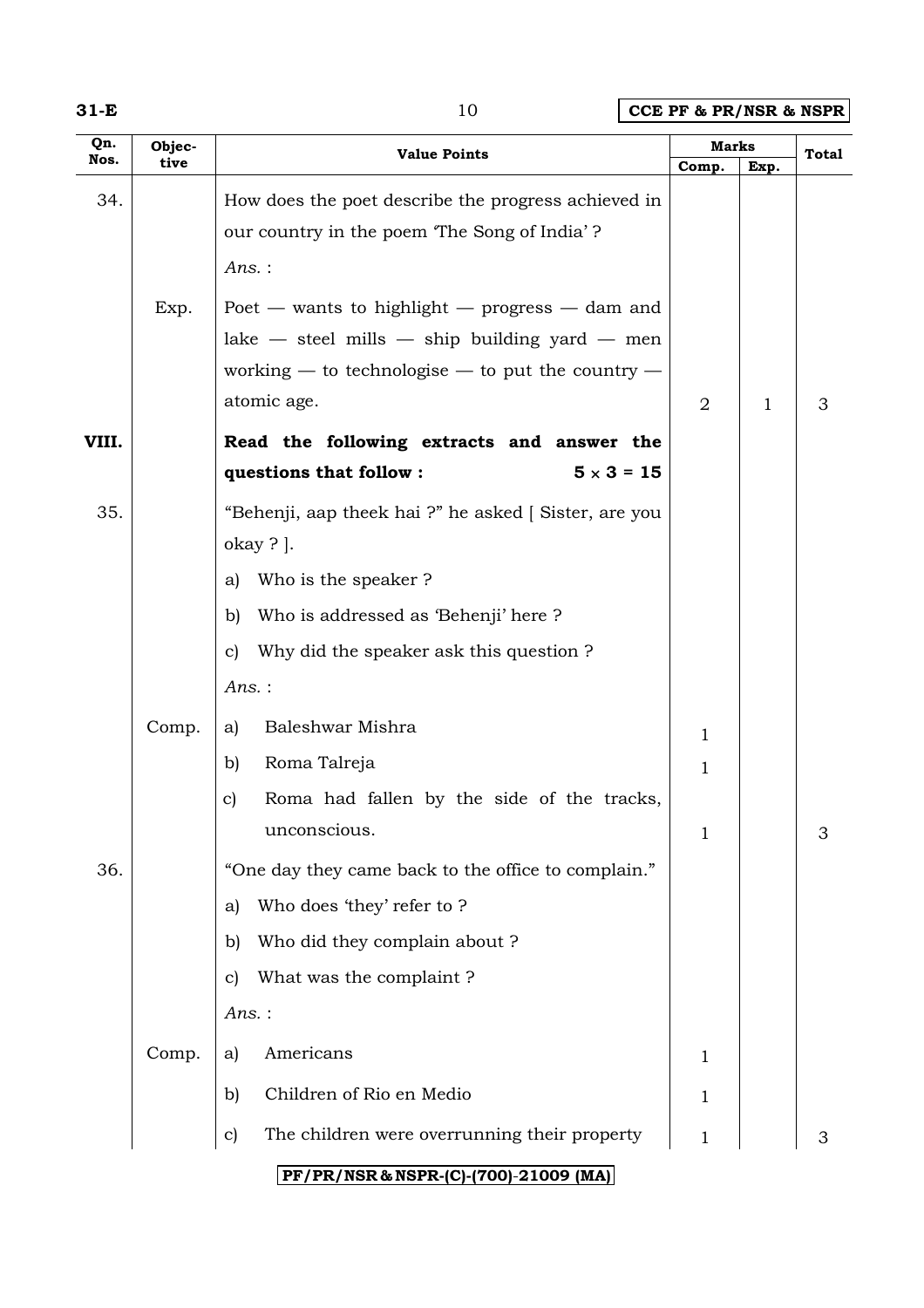**CCE PF & PR/NSR & NSPR** 11 **31-E** 

| Qn.<br>Nos. | Objec- | <b>Value Points</b>                                             | <b>Marks</b> |      | <b>Total</b> |
|-------------|--------|-----------------------------------------------------------------|--------------|------|--------------|
|             | tive   |                                                                 | Comp.        | Exp. |              |
| 37.         |        | "This is an idle pastime. You would do better to                |              |      |              |
|             |        | read and get some knowledge," he said to his son.               |              |      |              |
|             |        | Who is the speaker?<br>a)                                       |              |      |              |
|             |        | Who does 'you' refer to ?<br>b)                                 |              |      |              |
|             |        | What is referred here as 'idle pastime'?<br>$\mathbf{c}$        |              |      |              |
|             |        | $Ans.$ :                                                        |              |      |              |
|             | Comp.  | Satish's father<br>a)                                           | 1            |      |              |
|             |        | Satish<br>b)                                                    | 1            |      |              |
|             |        | drawing / doodling<br>$\mathbf{c}$                              | 1            |      | 3            |
| 38.         |        | "You say you own me,                                            |              |      |              |
|             |        | I wait."                                                        |              |      |              |
|             |        | Who is the speaker?<br>a)                                       |              |      |              |
|             |        | Who does 'you' refer to ?<br>$\mathbf{b}$                       |              |      |              |
|             |        | What does 'I wait' indicate in the context?<br>$\mathbf{c}$     |              |      |              |
|             |        | $Ans.$ :                                                        |              |      |              |
|             | Comp.  | The land<br>a)                                                  | 1            |      |              |
|             |        | b)<br>Man                                                       | 1            |      |              |
|             |        | It indicates patience<br>$\mathbf{c}$                           | 1            |      | 3            |
| 39.         |        | "his run-down shoes have                                        |              |      |              |
|             |        | paper in them & his                                             |              |      |              |
|             |        | rough unshaven face shows                                       |              |      |              |
|             |        | pain                                                            |              |      |              |
|             |        | in each wrinkle                                                 |              |      |              |
|             |        | but there he stands."                                           |              |      |              |
|             |        | Who does 'he' refer to ?<br>a)                                  |              |      |              |
|             |        | Why do the shoes have paper in them?<br>$\mathbf{b}$            |              |      |              |
|             |        | What does the description of the face indicate?<br>$\mathbf{c}$ |              |      |              |
|             |        | PF/PR/NSR & NSPR-(C)-(700)-21009 (MA)                           |              |      | [ Turn over  |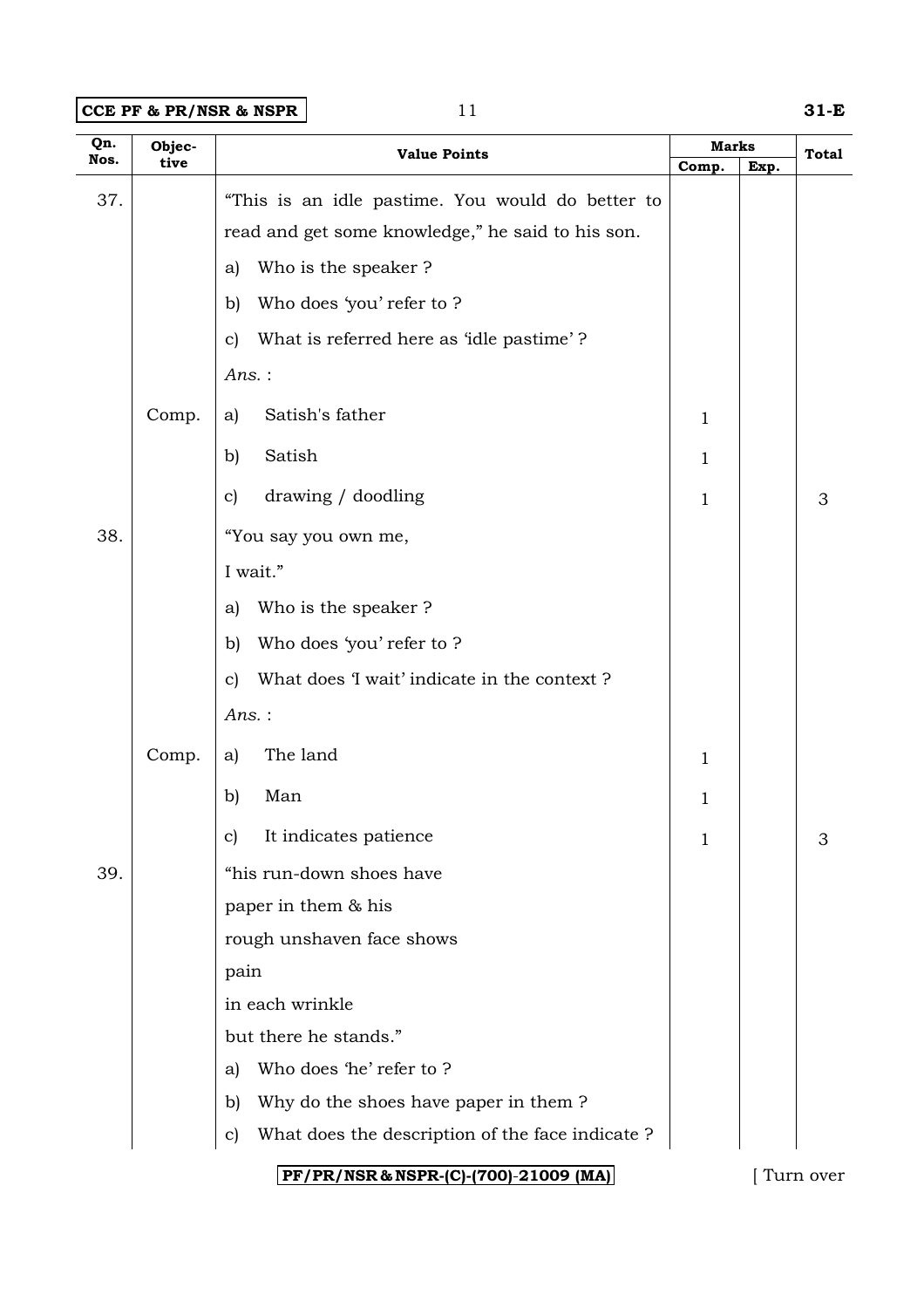| w |  |  |
|---|--|--|
|---|--|--|

**12 CCE PF & PR/NSR & NSPR** 

| Qn.<br>Nos. | Objec- | <b>Value Points</b>                                                                                                                                                                                                                                                                                                                                       | <b>Marks</b>   |      | <b>Total</b> |
|-------------|--------|-----------------------------------------------------------------------------------------------------------------------------------------------------------------------------------------------------------------------------------------------------------------------------------------------------------------------------------------------------------|----------------|------|--------------|
|             | tive   | $Ans.$ :                                                                                                                                                                                                                                                                                                                                                  | Comp.          | Exp. |              |
|             |        |                                                                                                                                                                                                                                                                                                                                                           |                |      |              |
|             | Comp.  | Jazz player<br>a)                                                                                                                                                                                                                                                                                                                                         | 1              |      |              |
|             |        | Jazz player is poor<br>b)                                                                                                                                                                                                                                                                                                                                 | 1              |      |              |
|             |        | Pain and suffering.<br>$\mathbf{c}$                                                                                                                                                                                                                                                                                                                       | $\mathbf 1$    |      | 3            |
| IX.         |        | Given below is a profile. Write a paragraph using                                                                                                                                                                                                                                                                                                         |                |      |              |
|             |        | $1 \times 3 = 3$<br>the clues given below :                                                                                                                                                                                                                                                                                                               |                |      |              |
| 40.         |        | Mr. Raja Gopal                                                                                                                                                                                                                                                                                                                                            |                |      |              |
|             |        | Place and date of birth : Kolar, 20th March, 1973                                                                                                                                                                                                                                                                                                         |                |      |              |
|             |        | Qualification<br>: M.A., M.Ed.                                                                                                                                                                                                                                                                                                                            |                |      |              |
|             |        | Profession<br>: Professor at a private<br>college                                                                                                                                                                                                                                                                                                         |                |      |              |
|             |        | Family<br>Wife, a daughter                                                                                                                                                                                                                                                                                                                                |                |      |              |
|             |        | Hobbies<br>Writing,<br>painting,<br>gardening                                                                                                                                                                                                                                                                                                             |                |      |              |
|             |        | Reasons for popularity : Friendly, service minded,<br>helps poor students.                                                                                                                                                                                                                                                                                |                |      |              |
|             |        | Ans.:                                                                                                                                                                                                                                                                                                                                                     |                |      |              |
|             | Exp.   | Inclusion of all the points                                                                                                                                                                                                                                                                                                                               |                |      |              |
|             |        | Language accuracy.                                                                                                                                                                                                                                                                                                                                        | $\overline{2}$ | 1    |              |
| X.          |        | Develop the story using the clues given below :                                                                                                                                                                                                                                                                                                           |                |      |              |
|             |        | $1 \times 3 = 3$                                                                                                                                                                                                                                                                                                                                          |                |      |              |
| 41.         |        | A grasshopper $-$ merry $-$ enjoying summer $-$ sang<br>and danced $-$ ant worked $-$ stored food $-$<br>grasshopper told ant $-$ beautiful days $-$ stop and<br>$enjoy$ — ant still worked — came winter — no food<br>$-$ grasshopper starved $-$ came to ant $-$ help $-$<br>ant told $-$ dance the winter away $-$ grasshopper<br>$learnt - a$ lesson. |                |      |              |
|             |        | PF/PR/NSR & NSPR-(C)-(700)-21009 (MA)                                                                                                                                                                                                                                                                                                                     |                |      |              |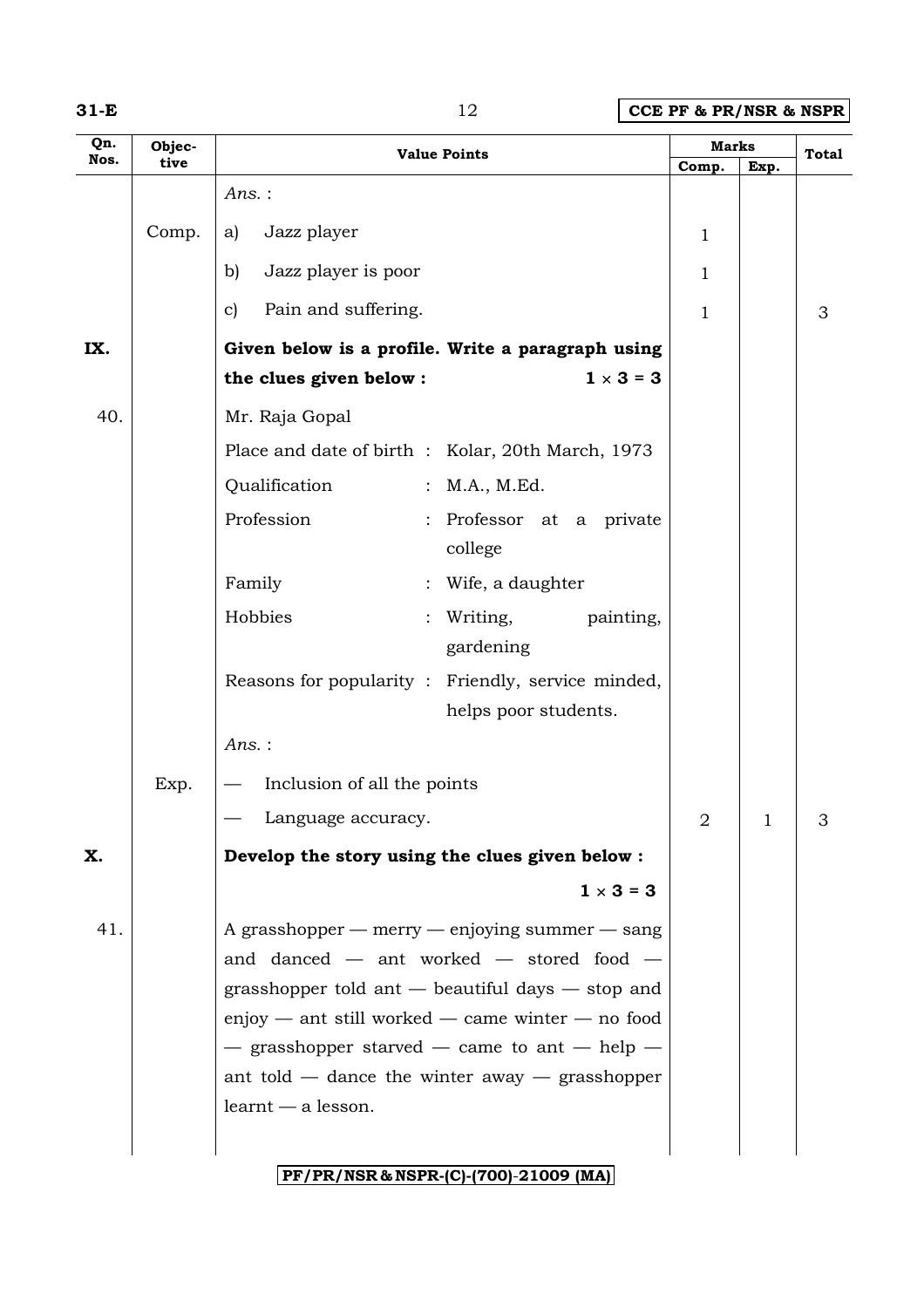**CCE PF & PR/NSR & NSPR** 13 **31-E** 

| Qn.<br>Nos. | Objec- | <b>Value Points</b>                                                           |                |      | <b>Total</b> |
|-------------|--------|-------------------------------------------------------------------------------|----------------|------|--------------|
|             | tive   |                                                                               | Comp.          | Exp. |              |
|             |        | Ans.:                                                                         |                |      |              |
|             | Exp.   | Inclusion of all the points                                                   |                |      |              |
|             |        | Language accuracy                                                             | $\overline{2}$ | 1    | 3            |
| XI.         |        | Read the following conversation and answer the                                |                |      |              |
|             |        | $3 \times 1 = 3$<br>questions that follow :                                   |                |      |              |
| 42.         |        | Hello Sandesh ! Where are you<br>Rajat<br>$\sim$ 1.<br>going?                 |                |      |              |
|             |        | Hey Rajat ! I'm going to the city. I<br>Sandesh :<br>need to buy a new dress. |                |      |              |
|             |        | What's the occasion?<br>Rajat<br>$\ddot{\cdot}$                               |                |      |              |
|             |        |                                                                               |                |      |              |
|             |        | Sandesh :<br>I got three prizes in sports at inter-                           |                |      |              |
|             |        | school competition. Tomorrow is the                                           |                |      |              |
|             |        | felicitation in my school after 4.00                                          |                |      |              |
|             |        | p.m. Do come tomorrow if you are<br>free.                                     |                |      |              |
|             |        | Rajat<br>Of course ! I will surely come.<br>$\ddot{\cdot}$                    |                |      |              |
|             |        | Congratulations on<br>winning<br>the                                          |                |      |              |
|             |        | prizes !                                                                      |                |      |              |
|             |        | Sandesh: Thank you. See you tomorrow.                                         |                |      |              |
|             |        | Where was Sandesh going?<br>a)                                                |                |      |              |
|             |        | Why did Sandesh invite Rajat to his school?<br>b)                             |                |      |              |
|             |        | Why did Rajat congratulate Sandesh ?<br>C)                                    |                |      |              |
|             |        | Ans.:                                                                         |                |      |              |
|             | Comp.  | Sandesh was going to the city.<br>a)                                          | 1              |      |              |
|             |        | Sandesh was being felicitated at school.<br>b)                                | 1              |      |              |
|             |        | Sandesh had won three prizes in sports at<br>C)                               |                |      |              |
|             |        | inter-school competition.                                                     | 1              |      | 3            |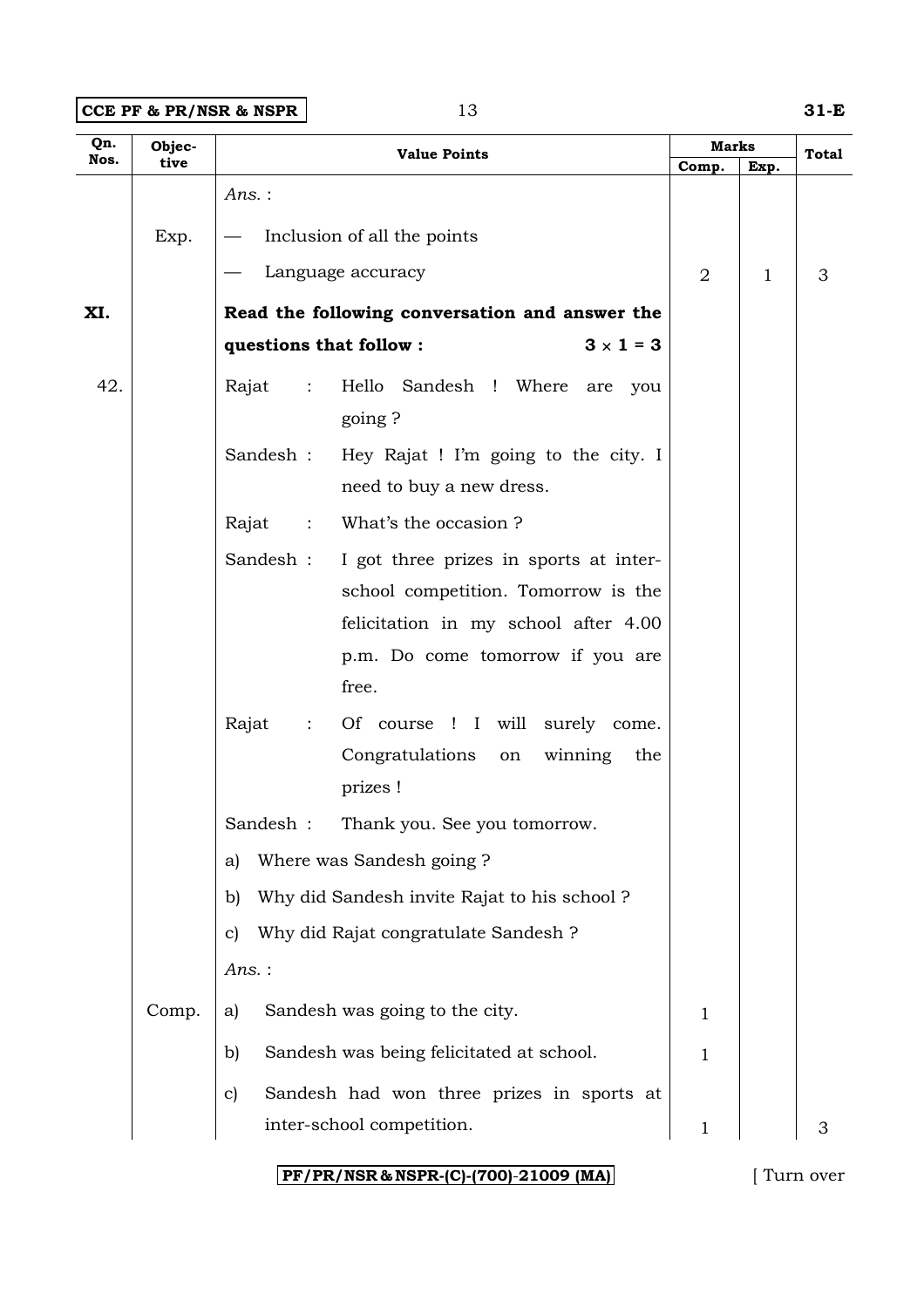**31-E** 14 **CCE PF & PR/NSR & NSPR**

| Qn.  | Objec-<br><b>Marks</b><br><b>Value Points</b> |                                                                                                                                                                                                                       |            |              | <b>Total</b> |  |  |  |  |
|------|-----------------------------------------------|-----------------------------------------------------------------------------------------------------------------------------------------------------------------------------------------------------------------------|------------|--------------|--------------|--|--|--|--|
| Nos. | tive                                          |                                                                                                                                                                                                                       | Comp.      | Exp.         |              |  |  |  |  |
| XII. |                                               | Study the picture given below : $1 \times 3 = 3$                                                                                                                                                                      |            |              |              |  |  |  |  |
| 43.  |                                               | Write a description or an account of what the                                                                                                                                                                         |            |              |              |  |  |  |  |
|      |                                               | picture suggests to you in a paragraph.                                                                                                                                                                               |            |              |              |  |  |  |  |
|      |                                               | Alternative<br>question<br>for<br>Visually impaired<br>candidates only. (In lieu of Q. No. 43)<br>Use the following phrasal verbs in sentences of your<br>$3 \times 1 = 3$<br>own :<br>look for<br>a)<br>put on<br>b) |            |              |              |  |  |  |  |
|      |                                               | set out.<br>$\mathbf{c})$                                                                                                                                                                                             |            |              |              |  |  |  |  |
|      |                                               | Ans.:                                                                                                                                                                                                                 |            |              |              |  |  |  |  |
|      | Exp.                                          | Description                                                                                                                                                                                                           |            |              |              |  |  |  |  |
|      |                                               | Language accuracy                                                                                                                                                                                                     | $\sqrt{2}$ | $\mathbf{1}$ | 3            |  |  |  |  |
|      |                                               | Alternative question :                                                                                                                                                                                                |            |              |              |  |  |  |  |
|      |                                               | Meaningful sentences.                                                                                                                                                                                                 |            |              |              |  |  |  |  |
|      | PF/PR/NSR & NSPR-(C)-(700)-21009 (MA)         |                                                                                                                                                                                                                       |            |              |              |  |  |  |  |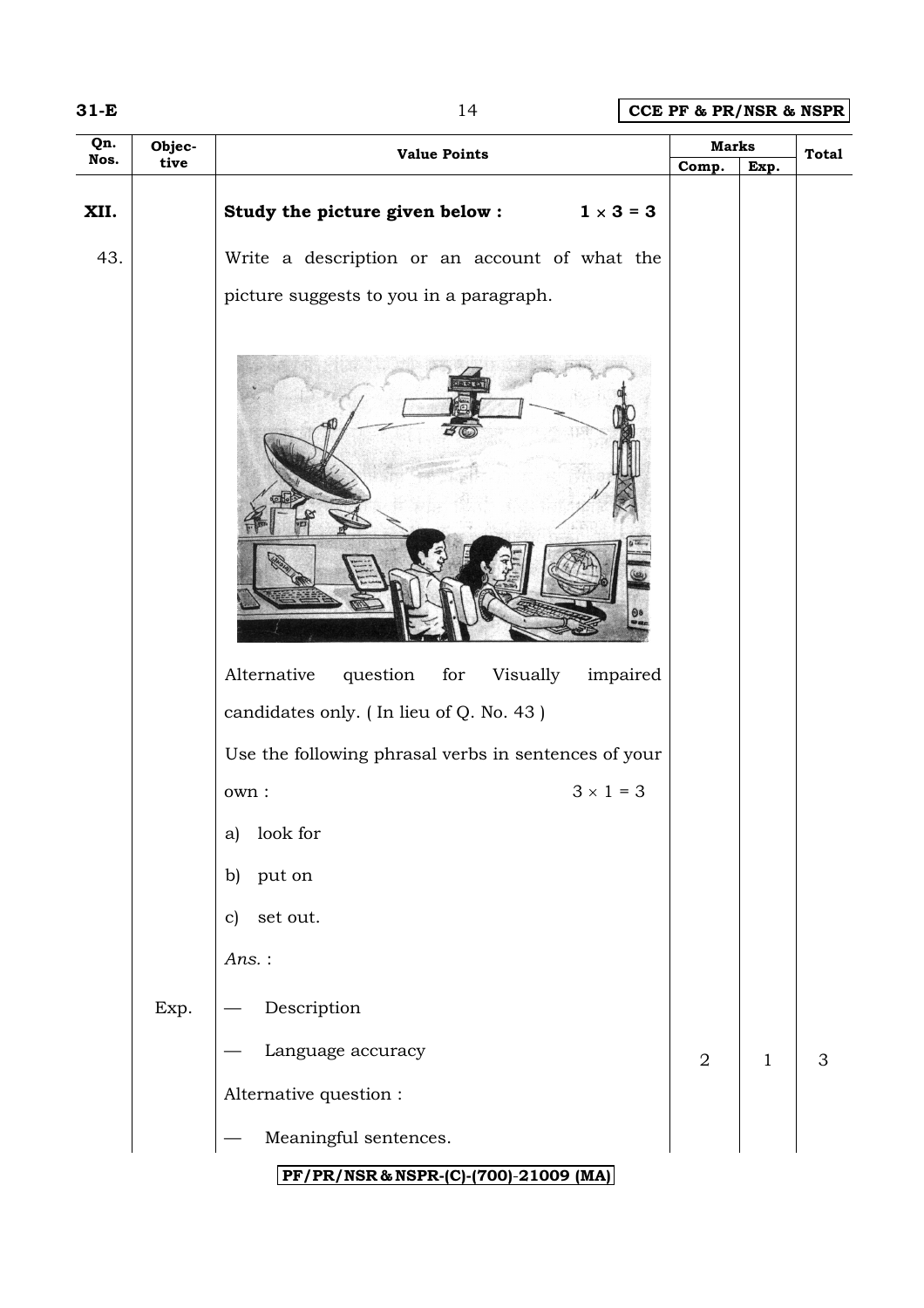### **CCE PF & PR/NSR & NSPR** 15 **31-E**

| Qn.          | Objec- |                                                 |   | <b>Marks</b> |      |              |
|--------------|--------|-------------------------------------------------|---|--------------|------|--------------|
| Nos.<br>tive |        | <b>Value Points</b>                             |   | Comp.        | Exp. | <b>Total</b> |
| XIII.        |        | Quote from memory:                              | 4 |              |      |              |
| 44.          |        |                                                 |   |              |      |              |
|              |        |                                                 |   |              |      |              |
|              |        |                                                 |   |              |      |              |
|              |        |                                                 |   |              |      |              |
|              |        | <b>OR</b>                                       |   |              |      |              |
|              |        |                                                 |   |              |      |              |
|              |        |                                                 |   |              |      |              |
|              |        |                                                 |   |              |      |              |
|              |        |                                                 |   |              |      |              |
|              |        | $Ans.$ :                                        |   |              |      |              |
|              | Rem.   | The quality of mercy is not strain'd;           |   |              |      |              |
|              |        | It droppeth as the gentle rain from heaven      |   |              |      |              |
|              |        | Upon the place beneath. It is twice blest :     |   |              |      |              |
|              |        | It blesseth him that gives, and him that takes. |   |              |      |              |
|              |        | <b>OR</b>                                       |   |              |      |              |
|              |        | You talk of wondrous things you see,            |   |              |      |              |
|              |        | You say the sun shines bright;                  |   |              |      |              |
|              |        | I feel him warm, but how can he                 |   |              |      |              |
|              |        | Or make it day or night ?                       |   |              |      |              |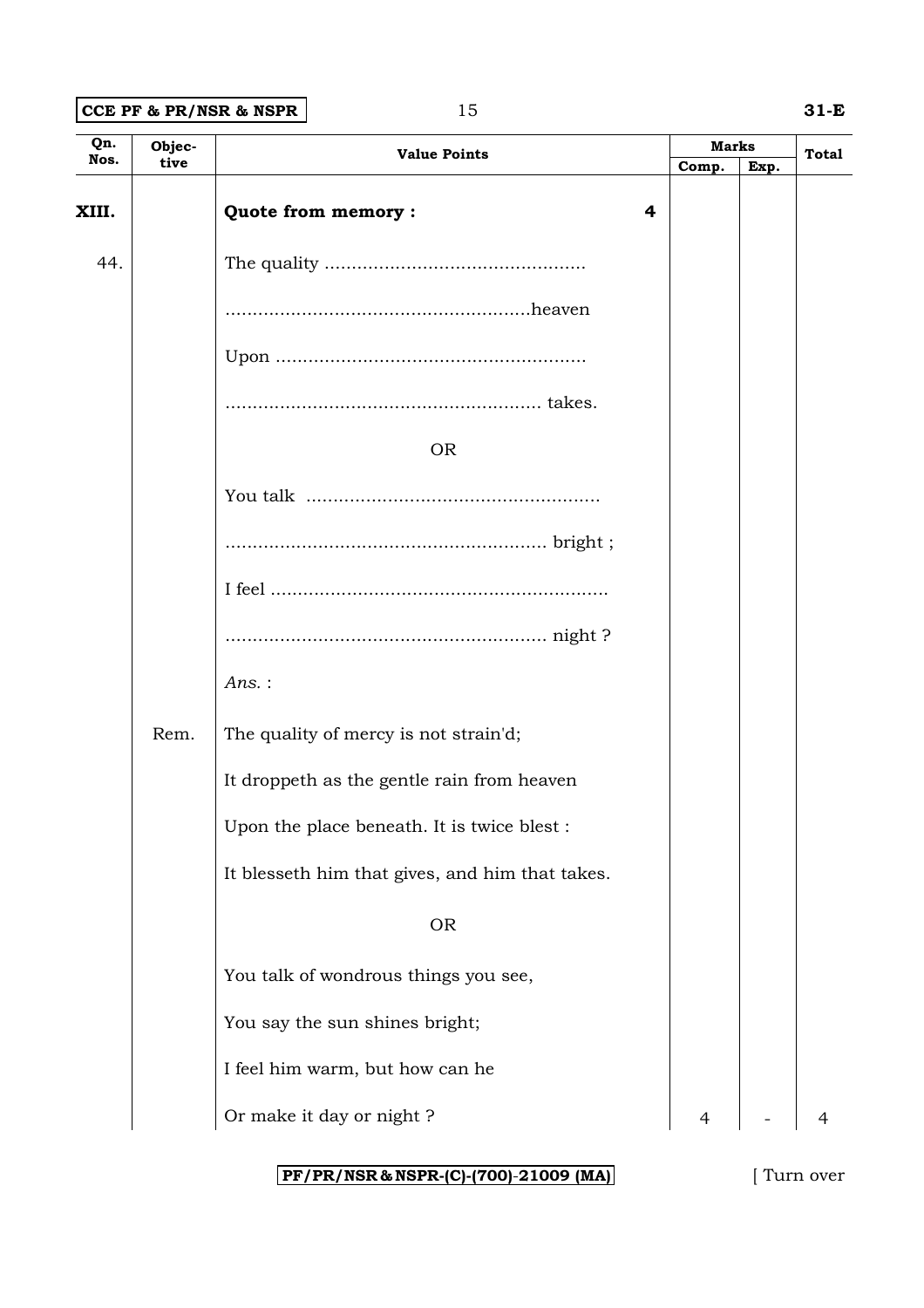**31-E** 16 **CCE PF & PR/NSR & NSPR**

| Qn.  | Objec- | <b>Value Points</b>                                   |       | <b>Marks</b> |       |
|------|--------|-------------------------------------------------------|-------|--------------|-------|
| Nos. | tive   |                                                       | Comp. | Exp.         | Total |
| XIV. |        | Read the following passage and answer the             |       |              |       |
|      |        | questions that follow :<br>$4(2 \times 2)$            |       |              |       |
| 45.  |        | Most of us believe in prayers, don't we ? "More       |       |              |       |
|      |        | things are wrought by prayer than this world          |       |              |       |
|      |        | dreams of." We are aware that prayer can perform      |       |              |       |
|      |        | miracles. Prayer can change our lives and make us     |       |              |       |
|      |        | better humans. It has the power of magic.             |       |              |       |
|      |        | A number of great men bear testimony to the power     |       |              |       |
|      |        | of prayer. Nobel laureate Dr. Alexis Carrel wrote,    |       |              |       |
|      |        | "Prayer is a powerful source of energy that one can   |       |              |       |
|      |        | generate. It is a force as powerful as terrestrial    |       |              |       |
|      |        | gravity. I have seen men, after all other therapy had |       |              |       |
|      |        | failed, were lifted out of the disease and sorrow by  |       |              |       |
|      |        | the serene effect of prayer". The world today stands  |       |              |       |
|      |        | on the verge of destruction because people have       |       |              |       |
|      |        | forgotten to pray. It is by prayer that man reaches   |       |              |       |
|      |        | God and God enters him. Man needs God as he           |       |              |       |
|      |        | needs water and oxygen.                               |       |              |       |
|      |        | What does Dr. Carrel say about prayer?<br>a)          |       |              |       |
|      |        | How powerful is the effect of prayer, according<br>b) |       |              |       |
|      |        | to the passage ?                                      |       |              |       |
|      |        |                                                       |       |              |       |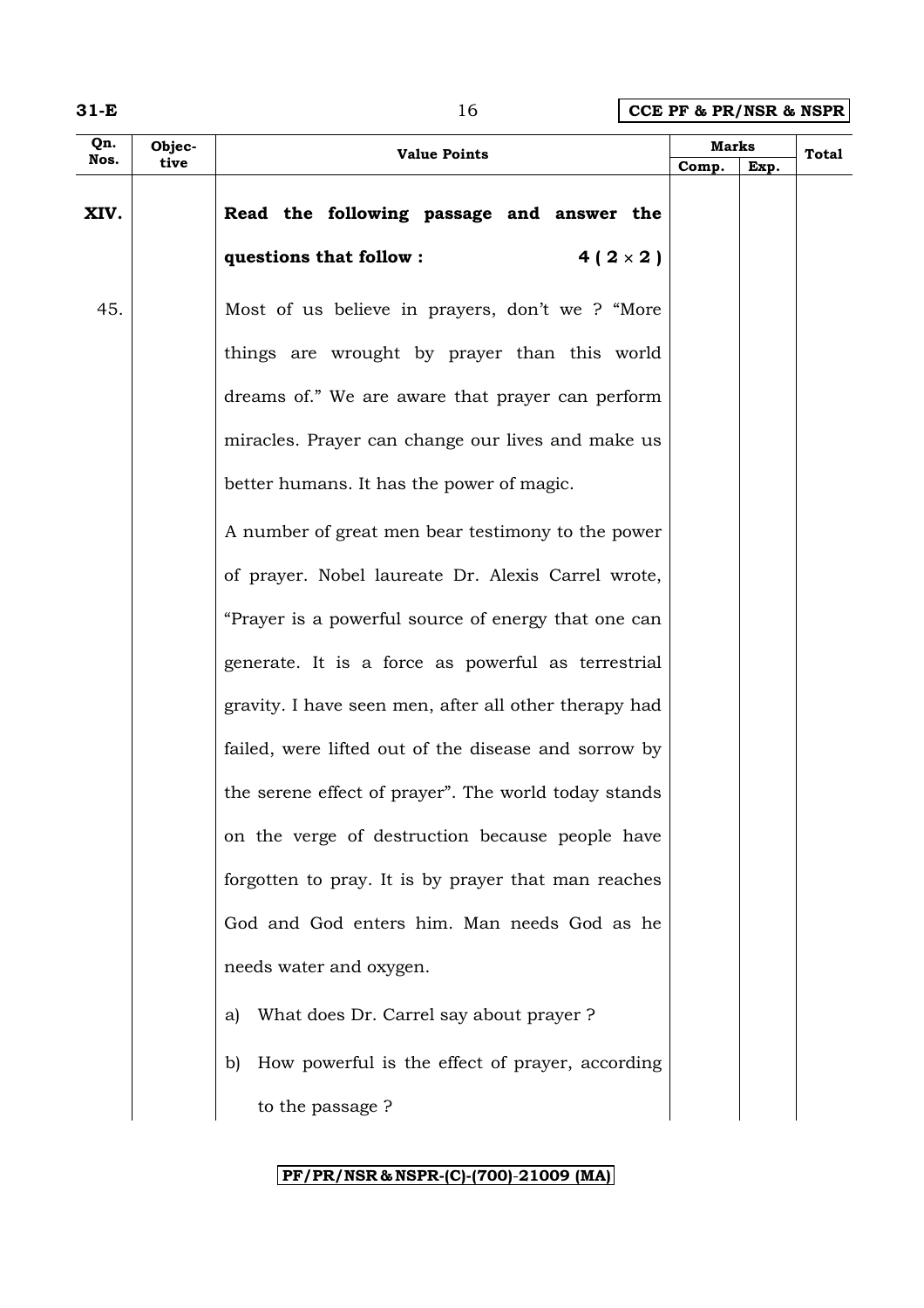**CCE PF & PR/NSR & NSPR** 17 **31-E** 

| <b>Value Points</b><br>Nos.<br>tive<br>Comp.<br>Ans.:<br>Dr. Carrel says, "Prayer is a powerful source of<br>Comp.<br>a) | Exp. | Total |
|--------------------------------------------------------------------------------------------------------------------------|------|-------|
|                                                                                                                          |      |       |
|                                                                                                                          |      |       |
|                                                                                                                          |      |       |
| energy that one can generate. It is a force as                                                                           |      |       |
| powerful as terrestrial gravity. I have seen                                                                             |      |       |
| men, after all other therapy had failed, were                                                                            |      |       |
| lifted out of the disease and sorrow by the                                                                              |      |       |
| serene effect of prayer."<br>$\overline{2}$                                                                              |      |       |
| Prayer can perform miracles. It can change our<br>b)                                                                     |      |       |
| lives. Make us better humans. It has the power                                                                           |      |       |
| of magic.<br>$\overline{2}$                                                                                              |      | 4     |
| Answer the following question in about 8 - 10<br>XV.                                                                     |      |       |
| $1 \times 4 = 4$<br>sentences :                                                                                          |      |       |
| 46.<br>According to the poet his grandmother was a                                                                       |      |       |
| genius. Elaborate.                                                                                                       |      |       |
| <b>OR</b>                                                                                                                |      |       |
| The Jazz player's pathetic life is lifted by his music.                                                                  |      |       |
| Justify.                                                                                                                 |      |       |
| $Ans.$ :                                                                                                                 |      |       |
| Poet says $-$ grandmother $-$ genius $-$ climbed trees<br>Appr.                                                          |      |       |
| $-$ in a trice $-$ learnt from brother $-$ happier in a                                                                  |      |       |
| tree — people told her — age gracefully — grandma                                                                        |      |       |
| $said$ - I'll grow disgracefully - one day - climbed                                                                     |      |       |
| a tree — could not come down — after the rescue —                                                                        |      |       |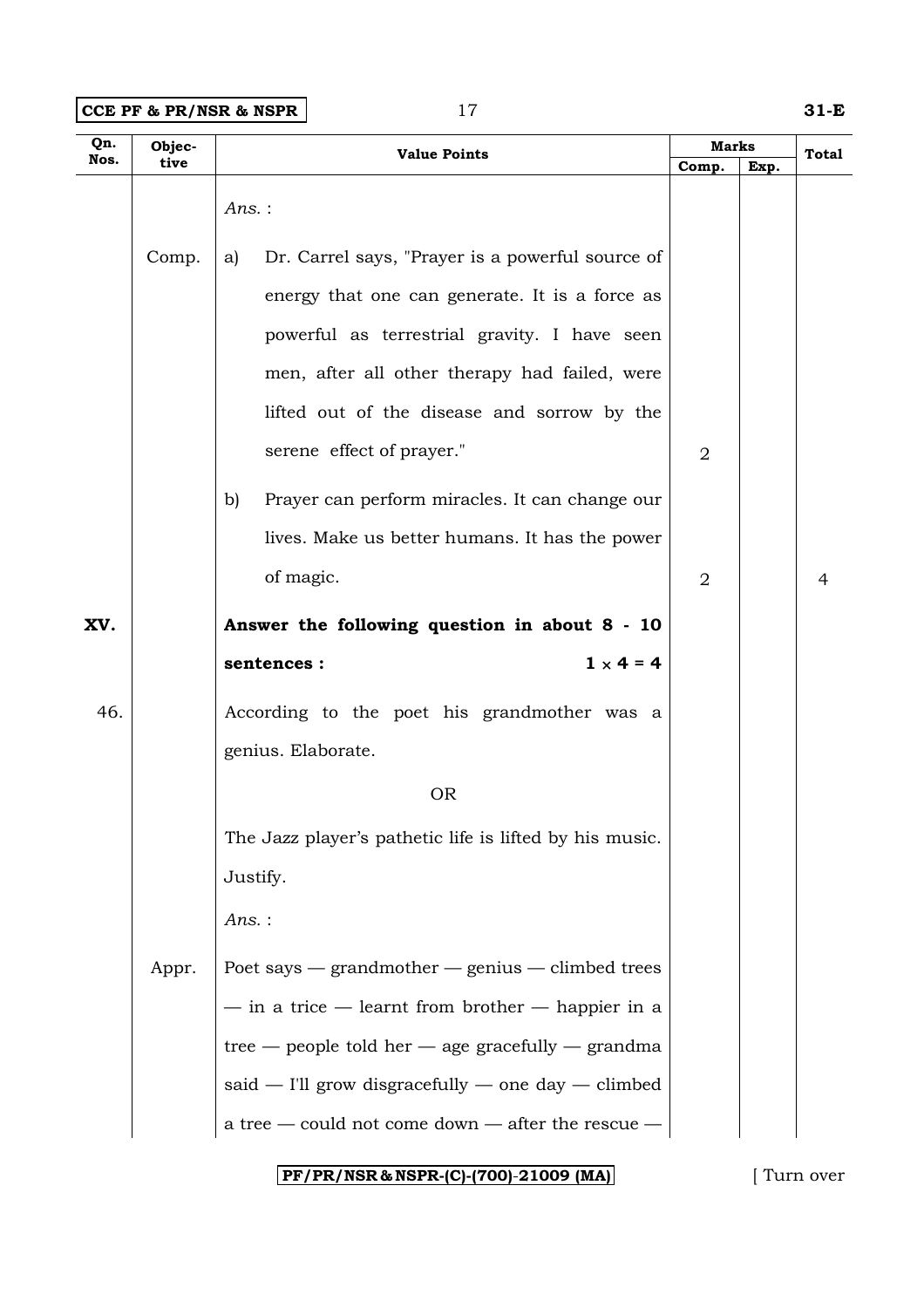| w |  |  |
|---|--|--|
|---|--|--|

# **18 CCE PF & PR/NSR & NSPR**

| Qn.  | Objec- | <b>Value Points</b>                                       | Marks          |                | <b>Total</b> |
|------|--------|-----------------------------------------------------------|----------------|----------------|--------------|
| Nos. | tive   |                                                           | Comp.          | Exp.           |              |
|      |        | $doctor$ suggested $-$ bed rest for a week $-$ for her a  |                |                |              |
|      |        | brief season in hell $-$ when felt stronger $-$           |                |                |              |
|      |        | demanded a tree house $-$ son dutiful $-$ caring $-$      |                |                |              |
|      |        | fulfilled her wish $-$ she sits in state $-$ drinks       |                |                |              |
|      |        | sherry with the poet.                                     |                |                |              |
|      |        | <b>OR</b>                                                 |                |                |              |
|      |        | Jazz player — like a black Ancient Mariner —              |                |                |              |
|      |        | wrinkled old face $-$ full of wearies of living $-$ faded |                |                |              |
|      |        | - blue old shirt - worn old jacket - run down             |                |                |              |
|      |        | shoes $-$ have paper in them $-$ rough $-$ unshaven       |                |                |              |
|      |        | $face$ - self brought solitude - holds an old alto        |                |                |              |
|      |        | saxophone $-$ by wire coat hanger $-$ starts playing      |                |                |              |
|      |        | - Black man - sent to preach - Black Gospel of            |                |                |              |
|      |        | $\text{Jazz}$ — no longer a Black man — a bird — flying   |                |                |              |
|      |        | high $-$ high $-$ higher $-$ thus music $-$ uplifts $-$   |                |                |              |
|      |        | spirit — Jazz player.                                     | $\overline{2}$ | $\overline{2}$ | 4            |
| XVI. |        | Write an essay on any one of the following :              |                |                |              |
|      |        | $1 \times 4 = 4$                                          |                |                |              |
| 47.  |        | Covid-19 precautions<br>a)                                |                |                |              |
|      |        | Air pollution<br>b)                                       |                |                |              |
|      |        | Importance of sports and games.<br>C)                     |                |                |              |
|      |        | $Ans.$ :                                                  |                |                |              |
|      | Exp.   | Inclusion of all the points                               |                |                |              |
|      |        | Language accuracy.                                        | $\overline{2}$ | $\overline{2}$ |              |
|      |        | PF/PR/NSR & NSPR-(C)-(700)-21009 (MA)                     |                |                |              |